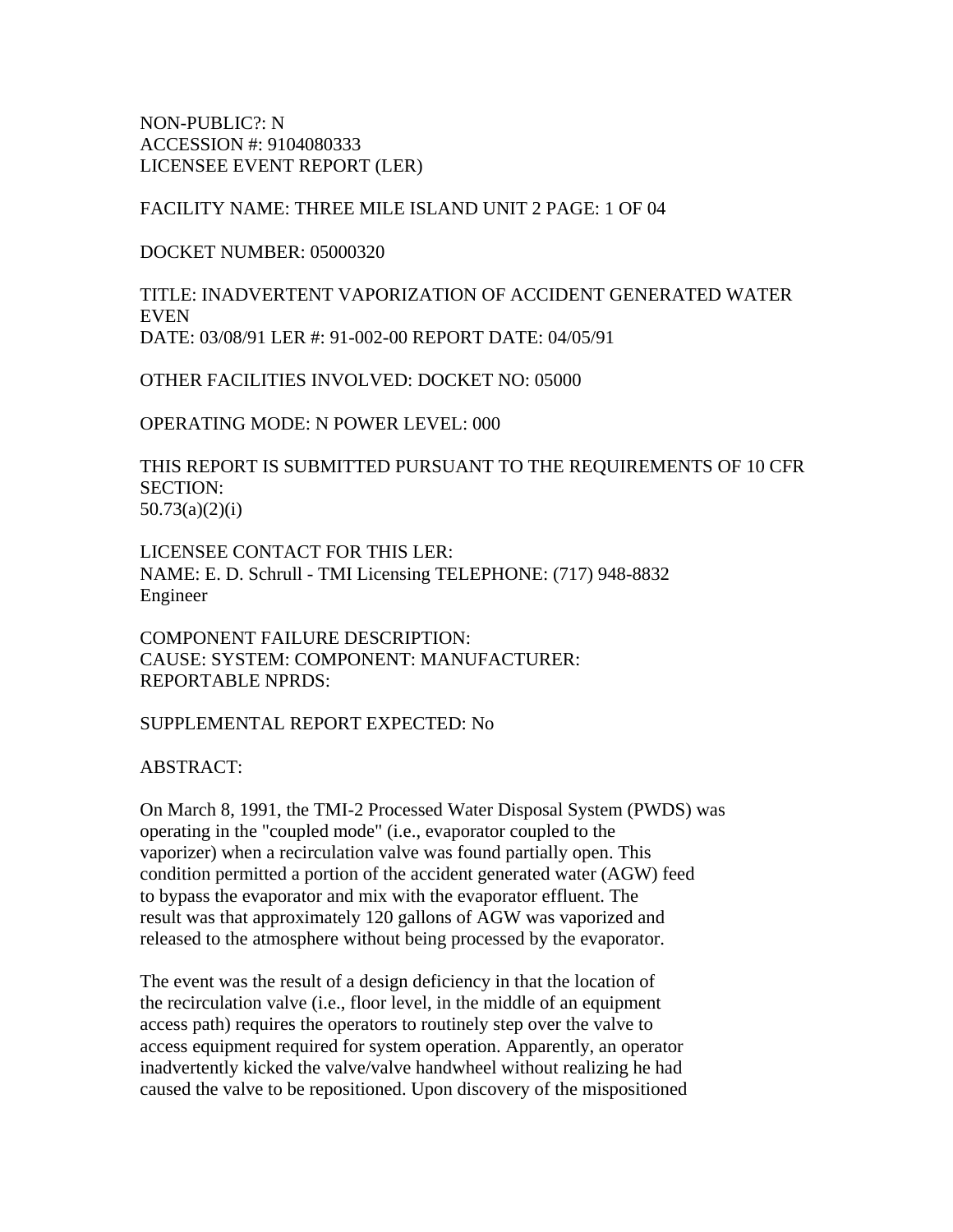valve, it was immediately closed. Other corrective actions taken were to terminate operations pending an assessment of the event, install a latchable valve handle on the valve at issue, and lower the alert level on the vaporizer influent radiation monitor to provide earlier warning of an off-normal condition. A long-term corrective action under consideration is to relocate the valve to eliminate the tripping hazard problem.

TMI-2 Tech. Spec. 3.9.13 states, "ACCIDENT GENERATED WATER shall be disposed of in accordance with NRC-approved procedures." Per the NRC-approved PWDS operating procedure, the recirculation valve was required to be shut during coupled mode operations. Therefore, PWDS operation in this manner, although inadvertent, was prohibited by the plant's Tech. Specs. and the event is reportable per 10 CFR  $50.73(a)(2)(i)(B)$ .

## END OF ABSTRACT

## TEXT PAGE 2 OF 4

## I. PLANT OPERATING CONDITIONS BEFORE THE EVENT

The TMI-2 facility was in Mode 3. The TMI-2 PWDS was operating in the "coupled mode." In the coupled mode of operation, AGW is pumped to the evaporator where it is processed into two forms: a concentrated liquid waste and a purified liquid distillate. The concentrated waste is then dried to a solid waste form and packaged for transport and burial. The liquid distillate is pumped to the vaporizer where it is discharged to the atmosphere as steam. The process operates in a continuous flow mode with the evaporator and vaporizer coupled.

## II. STATUS OF STRUCTURES, COMPONENTS OR SYSTEMS THAT WERE INOPERABLE AT THE START OF THE EVENT AND THAT CONTRIBUTED TO THE EVENT

 $N/A$ 

## III. EVENT DESCRIPTION

On March 8, 1991 at 12:30 p.m., the TMI-2 PWDS was operating in the coupled mode when the evaporator recirculation valve (RC-1) WD/SHV! was found partially open. This condition permitted AGW feed to bypass the evaporator and mix with the evaporator effluent. A review of the vaporizer influent radiation monitor (PWD-RML-1) strip chart recorder WD/RR! indicated that from approximately 8:30 a.m.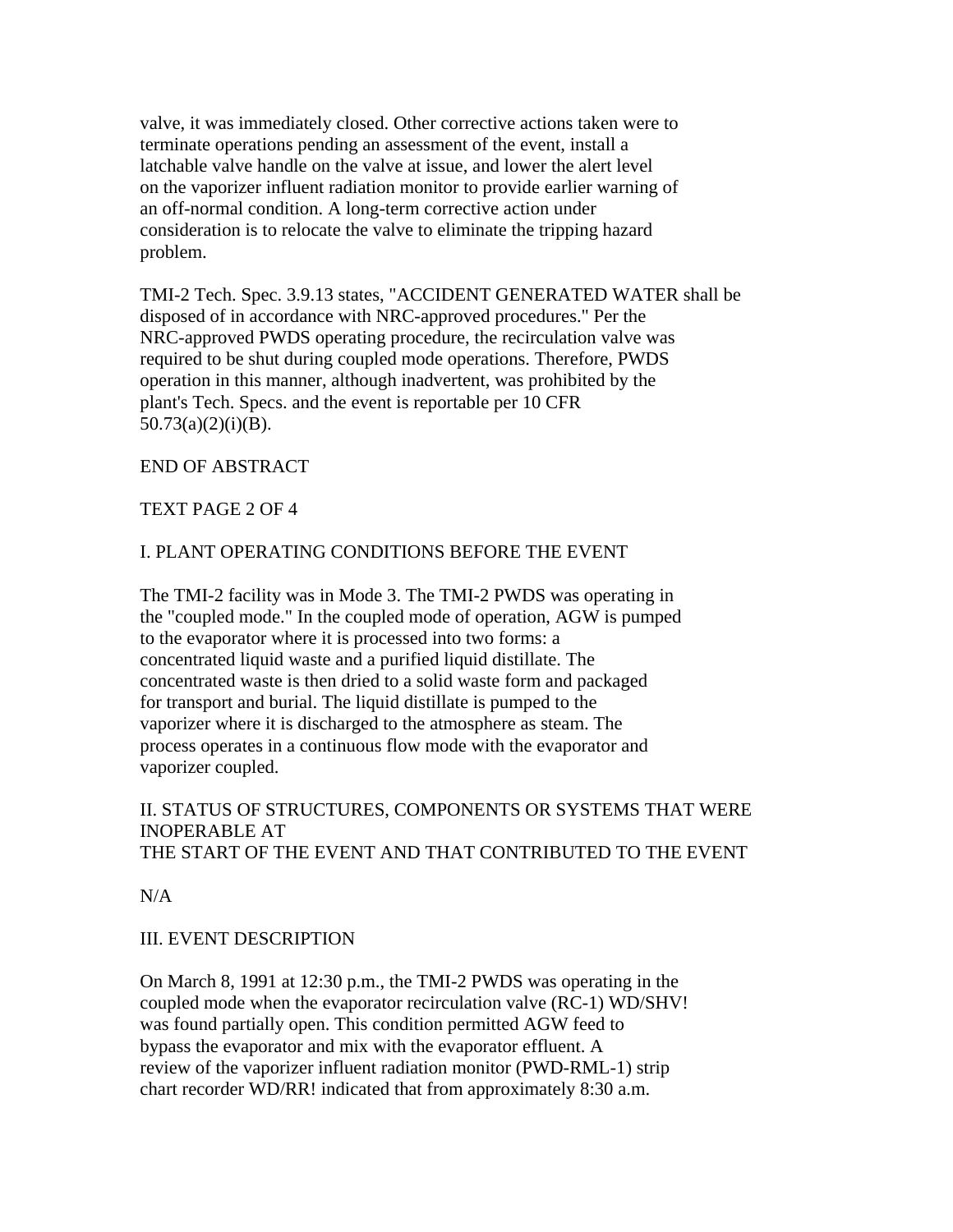to 12:30 p.m. on March 8, 1991, there was a significant increase in activity, although below the alert level. Based on system operation during that period, it was determined that no more than 120 gallons of AGW bypassed the evaporator and was vaporized to the environment.

The location of valve RC-1 (i.e., floor level, in the middle of an equipment access path) has presented a tripping hazard to operators who routinely must step over the valve and adjacent piping during equipment operations. The original installed valve was a ball-type valve with a latchable handle which ensured that the valve remained in its intended position. However, the handle of the valve was in the vertical position when the valve was in the closed position. This condition exacerbated the trip hazard. In an effort to reduce this hazard, a round handwheel was installed on the valve. However, this modification eliminated the valve latching device. Apparently, at about 8:30 a.m. on March 8, 1991, an evaporator operator inadvertently kicked the RC-1 valve/valve handwheel without realizing he had repositioned the valve. The modification to the valve (i.e., installation of a handwheel) reduced the likelihood that the operator would have readily detected inadvertent valve mispositioning.

#### TEXT PAGE 3 OF 4

At about 11:40 a.m. on March 8, 1991, an Auxiliary Operator obtained the required four-hour reading on radiation monitor PWD-RML-1. He expressed his concern relative to the increased count rate to the TMI-2 Control Room Operator (CRO). The radiation monitor was then checked and found to be operating properly with an approximately normal reading. Note that this normal reading was due to the cyclical nature of the AGW inleakage that was a result of system pressure differentials. The slightly elevated strip chart trace was attributed to electronic noise.

At about 12:30 p.m. on March 8, 1991, an evaporator operator noticed that valve RC-1 was partially open. The valve was immediately shut. At approximately 2:30 p.m. on March 8, 1991, the TMI-2 CRO informed a TMI-2 engineer of the sporadic increased count rate. At about 2:45 p.m., the engineer informed the evaporator cognizant engineer of the increased count rate and they began immediate follow-up to determine the cause. Surveillance of the radiation monitor determined that the instrument was functioning properly. At approximately 3:30 p.m. on March 8, 1991, the evaporator cognizant engineer was informed of the earlier discovery of the partially opened valve and its subsequent closure by the evaporator operator. The evaporator cognizant engineer directed the evaporator/ vaporizer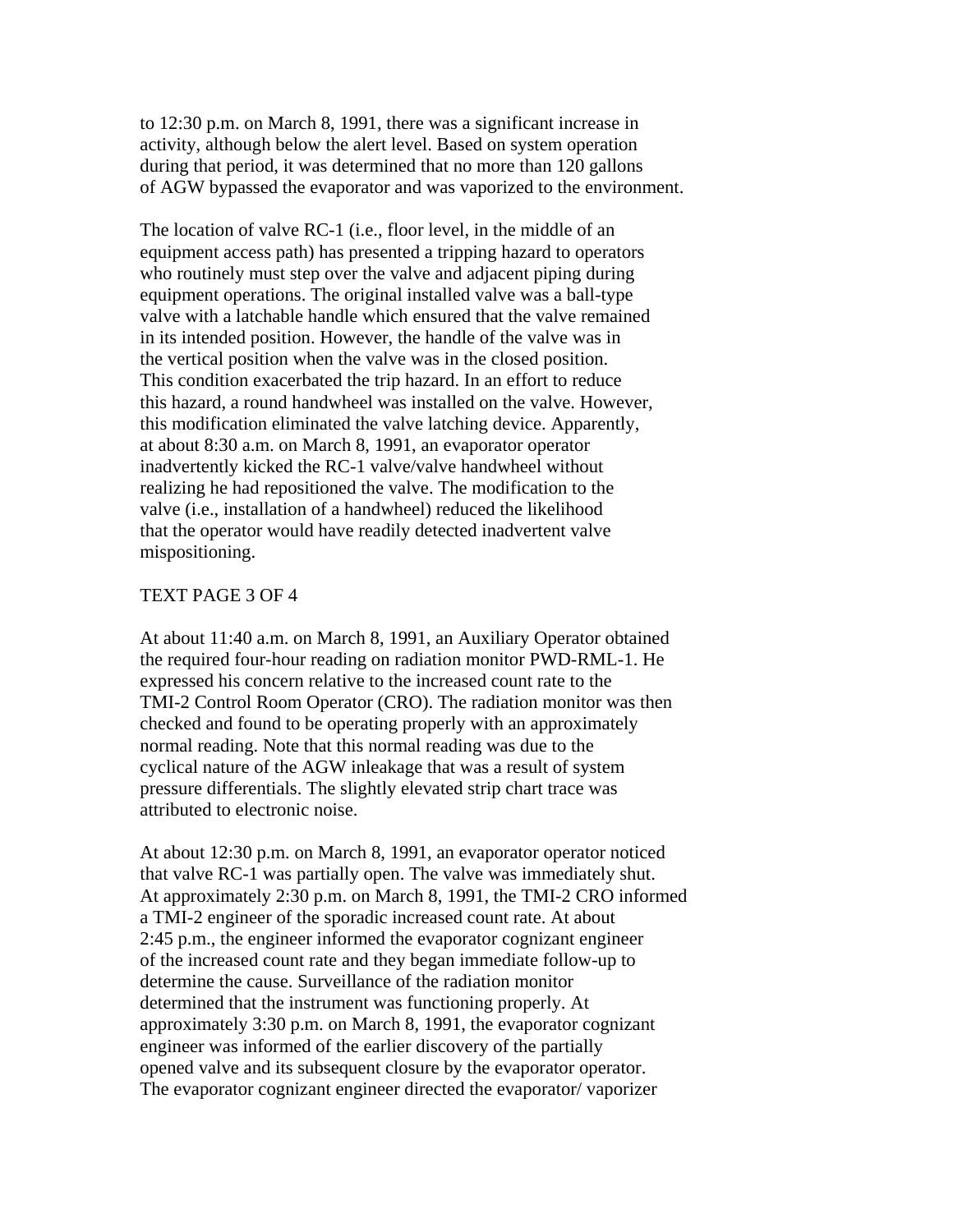shutdown pending an assessment of the inadvertent operation with RC-1 partially open. Vaporizer discharge was terminated at approximately 4:00 p.m. on March 8, 1991.

# IV. ROOT CAUSE

The root cause of the event was a design, deficiency in the location and configuration of the recirculation valve (RC-1). RC-1 is positioned at floor level which has presented a tripping hazard to operators who must routinely step over the valve to access equipment required for system operation. Apparently, an evaporator operator inadvertently kicked the RC-1 valve/valve handwheel without realizing the valve had been repositioned. The valve's configuration, i.e., a round handwheel, reduced the likelihood that the operator would readily detect that the valve was mispositioned.

An identified inappropriate action in the event was the failure of the evaporator operations personnel to immediately notify the TMI-2 Control Room of the mispositioned valve. Although not a contributor to the event, this action warranted management attention.

# V. CORRECTIVE ACTIONS

Upon discovery of the mispositioned valve, the immediate corrective action taken was to close the valve which stopped the vaporization of unprocessed AGW. Other corrective actions taken were to terminate operations pending

# TEXT PAGE 4 OF 4

an assessment of the event, install a latchable valve handle, and lower the alert level on the radiation monitor to provide earlier warning of an off-normal condition. These actions are considered adequate to prevent recurrence of the event.

The "failure to notify" has been resolved via the issuance of a "Standing Order" requiring notification of the TMI-2 Control Room and the evaporator cognizant engineer of "...any event, condition, or potential condition which has caused or is likely to cause an unplanned radiological release." In addition, all evaporator operations personnel have been counselled as to the appropriate actions and notifications required, including immediate notification of the TMI-2 Control Room, when a valve is found in an incorrect position.

In addition, this event is currently the subject of a Human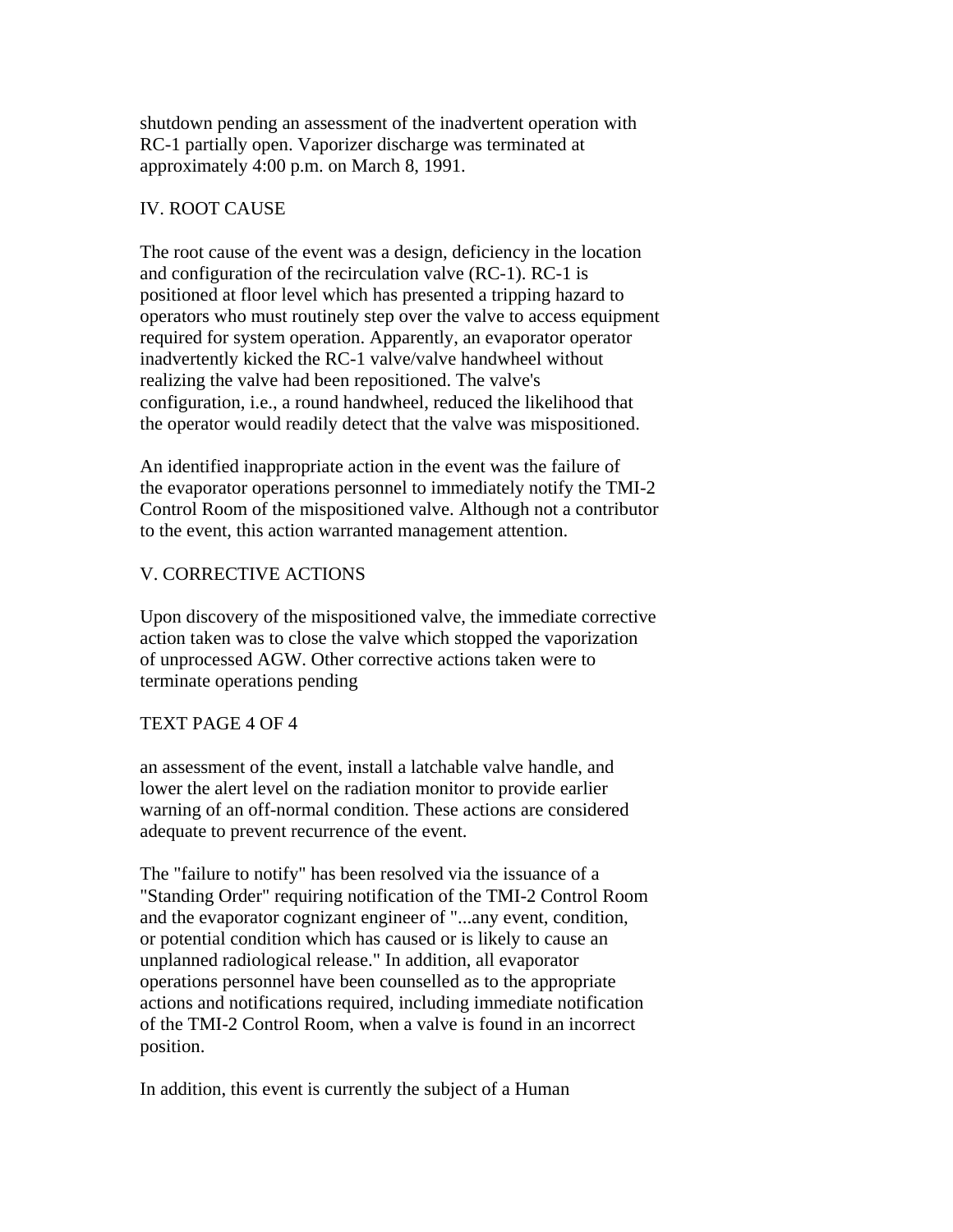Performance Enhancement System (HPES) review. A preliminary recommended long-term corrective action from this review is to relocate RC-1 to eliminate the hazard the valve presents. This recommendation is under consideration.

## VI. COMPONENT FAILURE DATA

N/A

# VII. ASSESSMENT OF THE SAFETY CONSEQUENCES AND IMPLICATIONS OF THE EVENT

The safety function performed by valve RC-1 in the closed position is to prevent inadvertent vaporization of AGW that has bypassed the evaporator. It is estimated that no more than 120 gallons of AGW was vaporized without being processed by the evaporator. The results of an extremely conservative calculation are that the organ dose to the maximally exposed individual is 1.3E-2 mrem. This dose is an order of magnitude less than the natural background radiation exposure in the Harrisburg area of 1.4E-1 mrem which is derived from the 300 mrem/yr natural background value prorated for the approximately 4 hour period that the AGW was vaporized without being processed by the evaporator.

Thus, this event did not pose a potential public health and safety concern.

# VII. PREVIOUS EVENTS OF A SIMILAR NATURE

None

\* The Energy Industry Identification System (EIIS), System Identification (SI) and Component Function Identification (CFI) Codes are included in brackets, "SI/CFI!," where applicable, as required by 10 CFR

 $50.73(b)(2)(ii)(F).$ 

# ATTACHMENT 1 TO 9104080333 PAGE 1 OF 1

GPU Nuclear GPU Nuclear Corporation Post Office Box 480 Route 441 South Middletown, Pennsylvania 17057-0191 717 944-7621 TELEX 84-2386 Writer's Direct Dial Number: